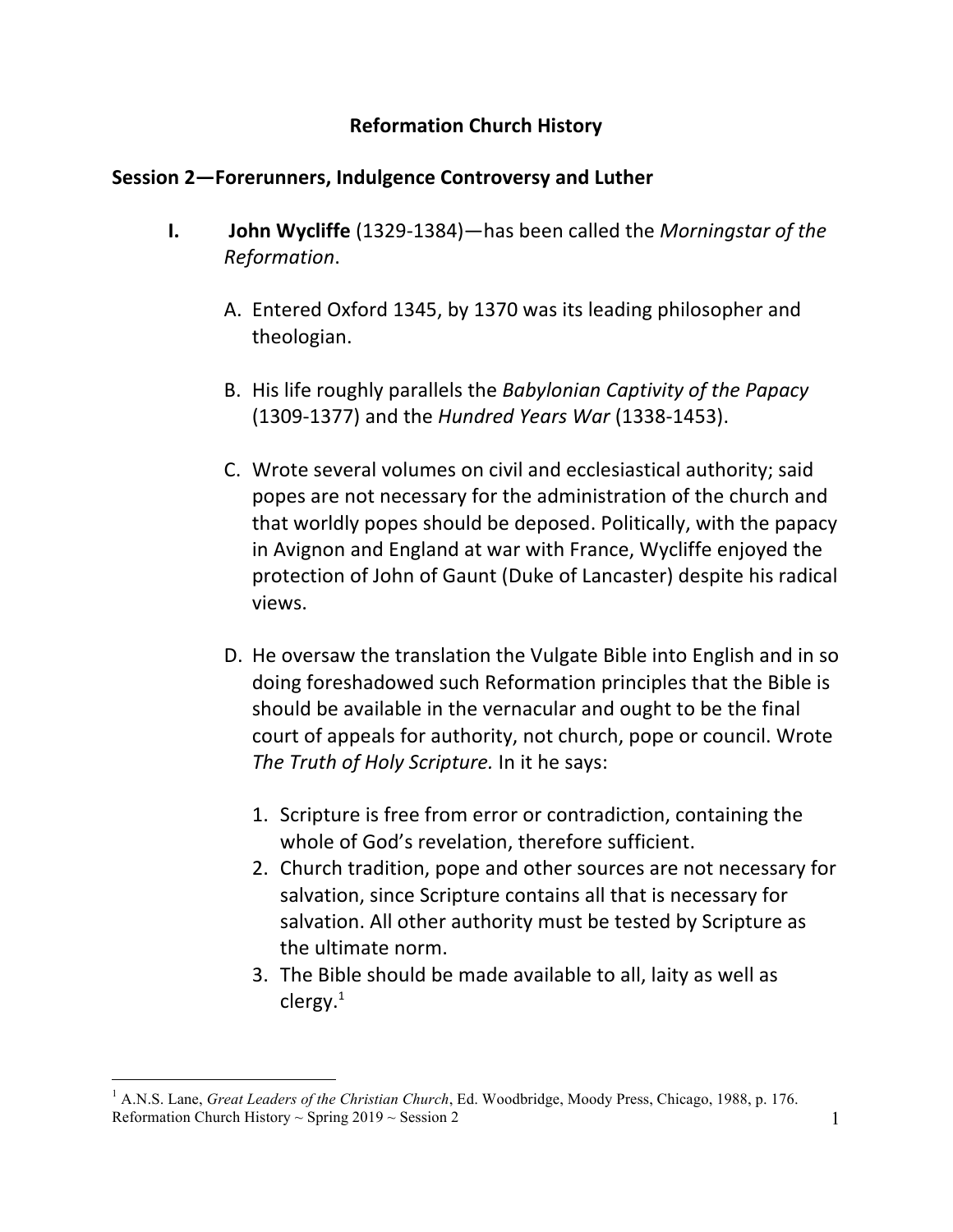- E. In three major areas of the medieval church Wycliffe found no biblical or spiritual justification: indulgences, transubstantiation<sup>2</sup>, papal authority.
- F. Wycliffe died in 1384. His teaching was condemned at the Council of Constance in 1415 and in 1428, his were exhumed and burned.

#### **II. John Hus** (1372-1415)

- A. Bohemian (present day Czech Republic) reformer.
- B. Ordained priest in 1400, then became dean of the University of Prague.
- C. The marriage of Anne, sister of King Wenceslaus, to Richard III of England, promoted contact between Bohemia and England.
- D. Hus confessed himself to be a disciple of Wycliffe, translated some of his works. Preached powerfully against clerical abuses. Said that Christ, not Peter is the foundation of the Church; that some popes had been heretics; attacked indulgences
- E. Hus was excommunicated and Prague placed under the interdict by John XXII.
- F. King Sigismund of Bohemia summoned Hus to the Council of Constance to be tried, promising him safe conduct. But he was betrayed, imprisoned, tried and burned, 1415. Charged with propagating the heresy of Wycliffe. $3$
- G. Faced martyrdom with great fortitude, became a national hero.

 $\overline{a}$ 

<sup>&</sup>lt;sup>2</sup> Transubstantiation, the miracle of the incarnation in the mass: strengthened the papacy. Why? Because the pope headed the hierarchy of clergy who alone could perform this miracle. The doctrine was not officially accepted till Lateran IV (1215). Acceptance of Aristotelian metaphysics was necessary for a clearer understanding of it. The doctrine was reaffirmed at the Council of Trent (1545). The sacrifice of the mass effectively undermines the doctrine of justification through faith alone because Christ must be continually sacrificed, indicating that his work of redemption was never finished.

Reformation Church History  $\sim$  Spring 2019  $\sim$  Session 2 2 <sup>3</sup> Philip Schaff, *History of the Christian Church*, Vol. VI, p. 371.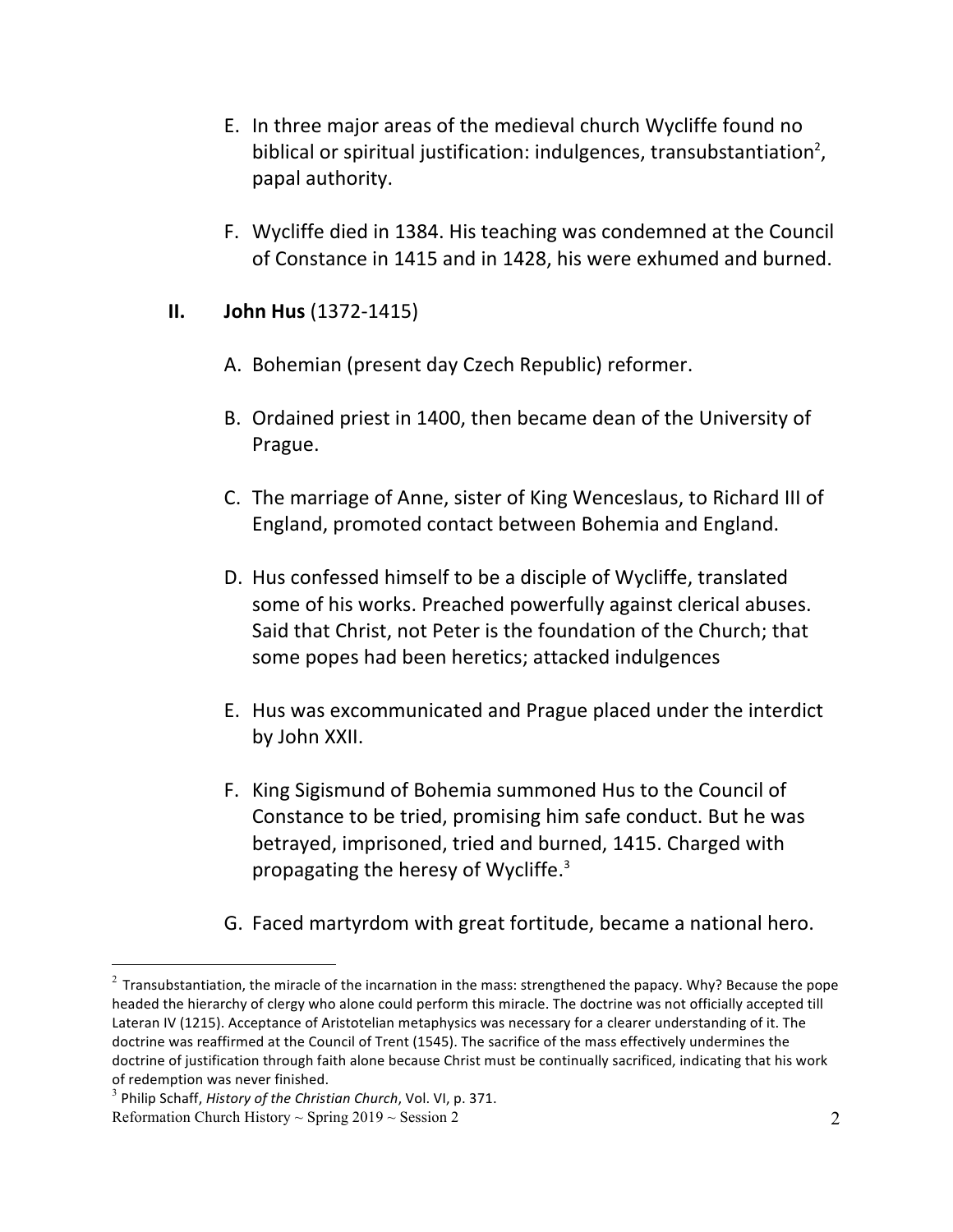#### **III.** Savonarola (1452-1498), moral reformer

- A. Started out studying medicine at Bologna, then became a Dominican. Opposed worldliness in the church.
- B. In Florence in 1491, attained great influence, preaching in the manner of an OT prophet, calling for repentance.
- C. Three years later Florence was attacked by the French. During the attack, Savonarola continued preaching and unexpectedly the French King and armies left. Savonarola was credited with the victory.
- D. As he preached righteousness there was a dramatic and observable change in the city. The annual carnival (like Mardi) Gras) in Florence was called off in 1496 and again in 1497.
- E. Pope Alexander became enraged when Savonarola would not appear before him.
- F. He was excommunicated and Florence was threatened with the interdict. Savonarola appealed to the kings in England, France, Spain to call a council to examine the pope, but to no avail.
- G. As rival powers ascended in Florence he was tried, hung and burnt as a heretic.

# **IV. The Indulgence Controversy4**

 $\overline{a}$ 

A. An indulgence is "The remission by the Church of the temporal penalty due to forgiven sin, in virtue of the merits of Christ and the saints. $15$ 

<sup>&</sup>lt;sup>4</sup> To understand Luther's 95 Theses, we must first grasp the concept of *indulgences*, which in turn requires some knowledge of the RC sacrament of penance, as well as purgatory, the place where one expiates venial sins and is purged from temporal sin. Implied here is that every sin deserves two kinds of punishment: eternal punishment (which is satisfied by Christ) and temporal punishment.

Reformation Church History  $\sim$  Spring 2019  $\sim$  Session 2 3 <sup>5</sup> *The Oxford Dictionary of the Christian Church*, Ed. F.L. Cross, Oxford University Press, New York, 1983, p. 700.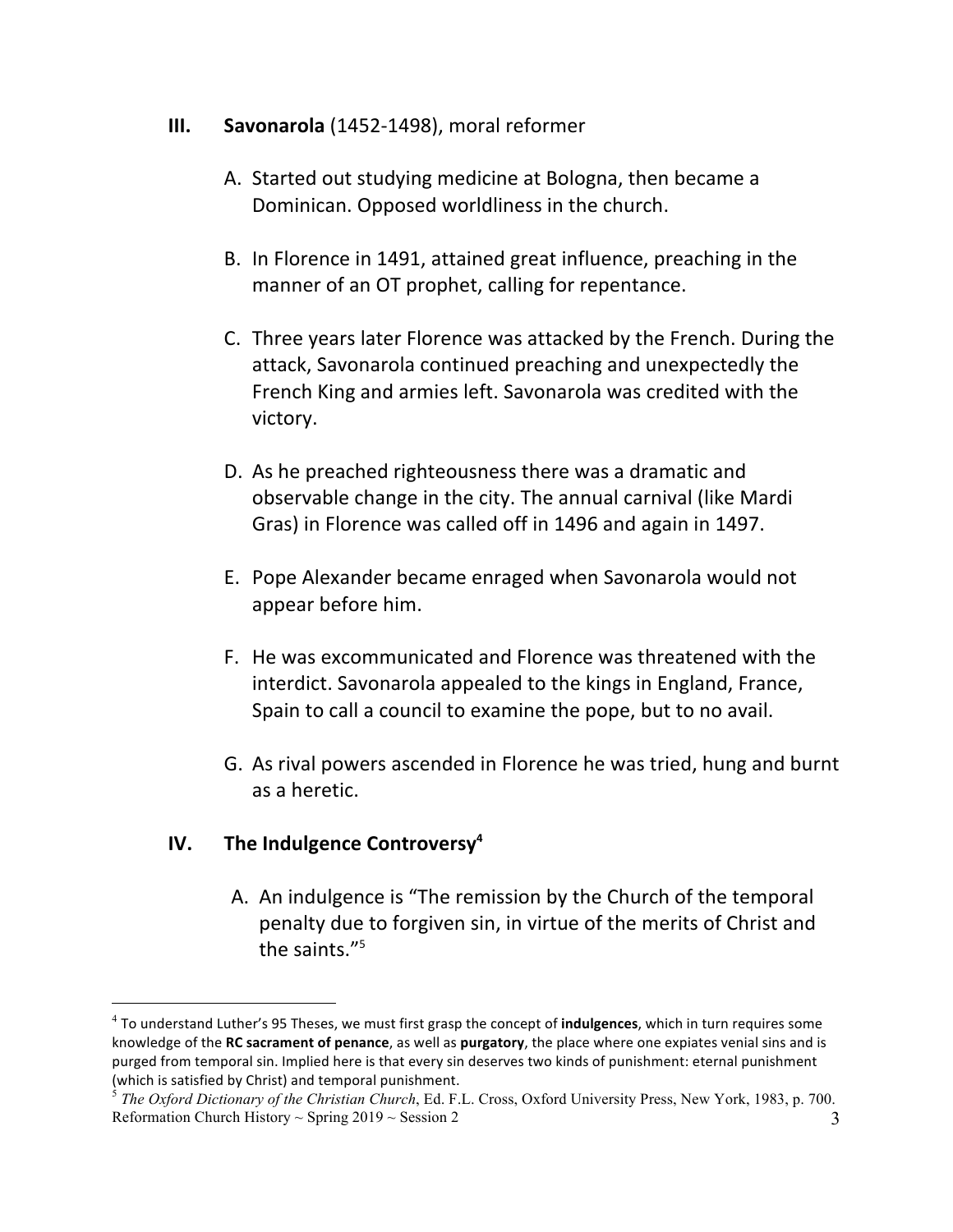- B. "In the early Church, esp. from the  $3<sup>rd</sup>$  C, the intercession of confessors and those awaiting martyrdom was allowed by the ecclesiastical authorities to shorten the canonical discipline of those under penance; and when canonical penance came to be considered a substitute for temporal punishment in purgatory, the transition was easy to the belief that the prayers and merits of the saints availed to shorten such punishment itself, even for sins which did not require canonical penance."<sup>6</sup>
- C. "In the Roman Catholic Church, [indulgence] refers to the remission of all or part of the debt of temporal punishment owed to God due to sin after the guilt has been forgiven. This grant is based on the principle of vicarious satisfaction, which means that since the sinner is unable to do sufficient penance to expiate [atone, satisfy, make reparation for] all his sin, he is able to draw on the spiritual treasury formed by the surplus merits of Christ, the Virgin Mary and the saints." $7$
- D. This controversy had its roots in the monetary corruption that characterized the RC Church of the late Middle Ages. According to Roland Bainton, the corruption of the practice went back to the time of the Crusades. If one participated in a crusade, the bishop could grant an indulgence, releasing the person from temporal punishment. Eventually, the authority to grant was reserved to the pope. The practice was gradually extended to those who did not go to fight in a crusade, but paid another to go in his place. Then, further extended to those who supported charities, including the construction of cathedrals, bridges, etc.
- E. By the time of Luther, indulgences were being used for release from purgatory, for the forgiveness of the guilt of sin and for raising revenue. "Strictly speaking, they were not sold, but given,

 $\overline{a}$  $<sup>6</sup>$  Ibid.</sup>

<sup>7</sup> Robert G. Clouse, *The New International Dictionary of the Christian Church*, Ed. Douglas, Zondervan, Grand Rapids, 1978, p. 508.

Reformation Church History  $\sim$  Spring 2019  $\sim$  Session 2 4 4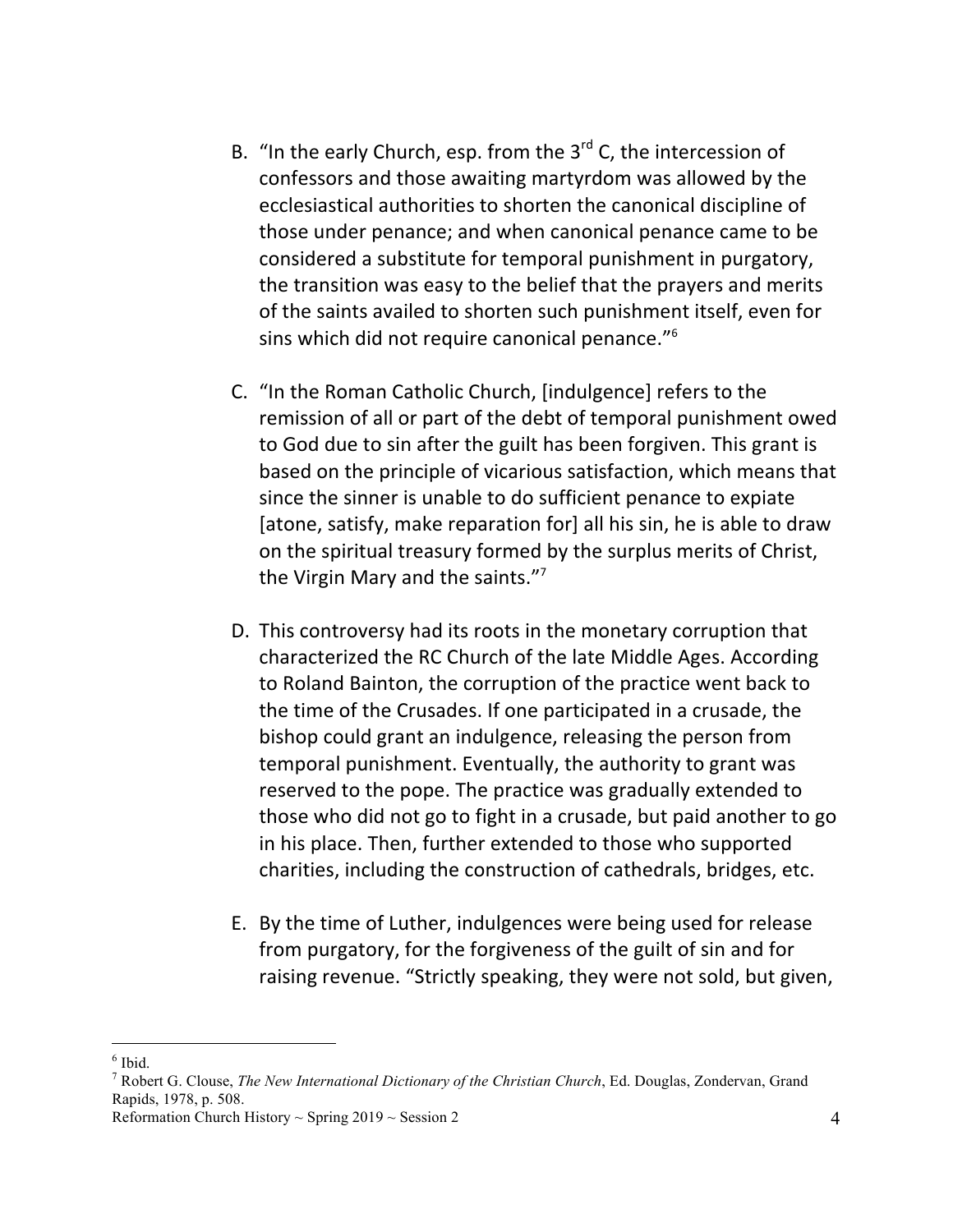yet the giving was precisely timed to coincide with contributions graded on the ability to pay."<sup>8</sup>

- F. Purgatory: "According to RC doctrine, it is the place or the state of temporal punishment where those who have died in grace expiate their unforgiven venial sins and undergo such punishment as is still due to forgiven sin, before being admitted to the Beatific Vision.... At the  $4^{th}$  Lateran Council (1215) the doctrine of Purgatory received approval. Official teaching on Purgatory was further defined at the Councils of Lyons (1274) and Florence  $(1439)...''<sup>9</sup>$
- G. The **Treasury of Merits**: This idea implies salvation by works, in that the saints are regarded has having more merit than they themselves need for salvation. Combined with the merits of Christ and Mary (BVM), the *Thesaurus Meritorum Sanctorum* had such abundance that it could never be exhausted. From this treasury the pope could draw and make transfers to those whose accounts were deficient.<sup>10</sup> Pope Clement VII declared that the treasury exists (1343). Pope Sixtus IV officially declared indulgences could be extended to those already dead and in purgatory (1476).
- H. Roman Catholic **sacrament of penance**: this is the heart of medieval Catholicism. Penance is the second plank of salvation for those who have made shipwreck, which is the loss of grace. The sacrament of baptism provides grace but may be lost due to subsequent sin. Penance provides a way back. It involves:
	- 1. *Contrition*—sorrow for sin
	- 2. *Confession*—to a priest
	- 3. Satisfaction-priest assigns certain acts to be performed

 $\overline{a}$ 

<sup>8</sup> Roland Bainton, *The Reformation of the 16th Century*, Beacon Press, Boston, 1952, p. 13. <sup>9</sup> *Oxford Dictionary of the Christian Church*, op. cit., p. 1144-1145.

 $10$  Luther later commented that if the pope had such powers, why did he not exercise it and release everyone from Purgatory.

Reformation Church History  $\sim$  Spring 2019  $\sim$  Session 2 5